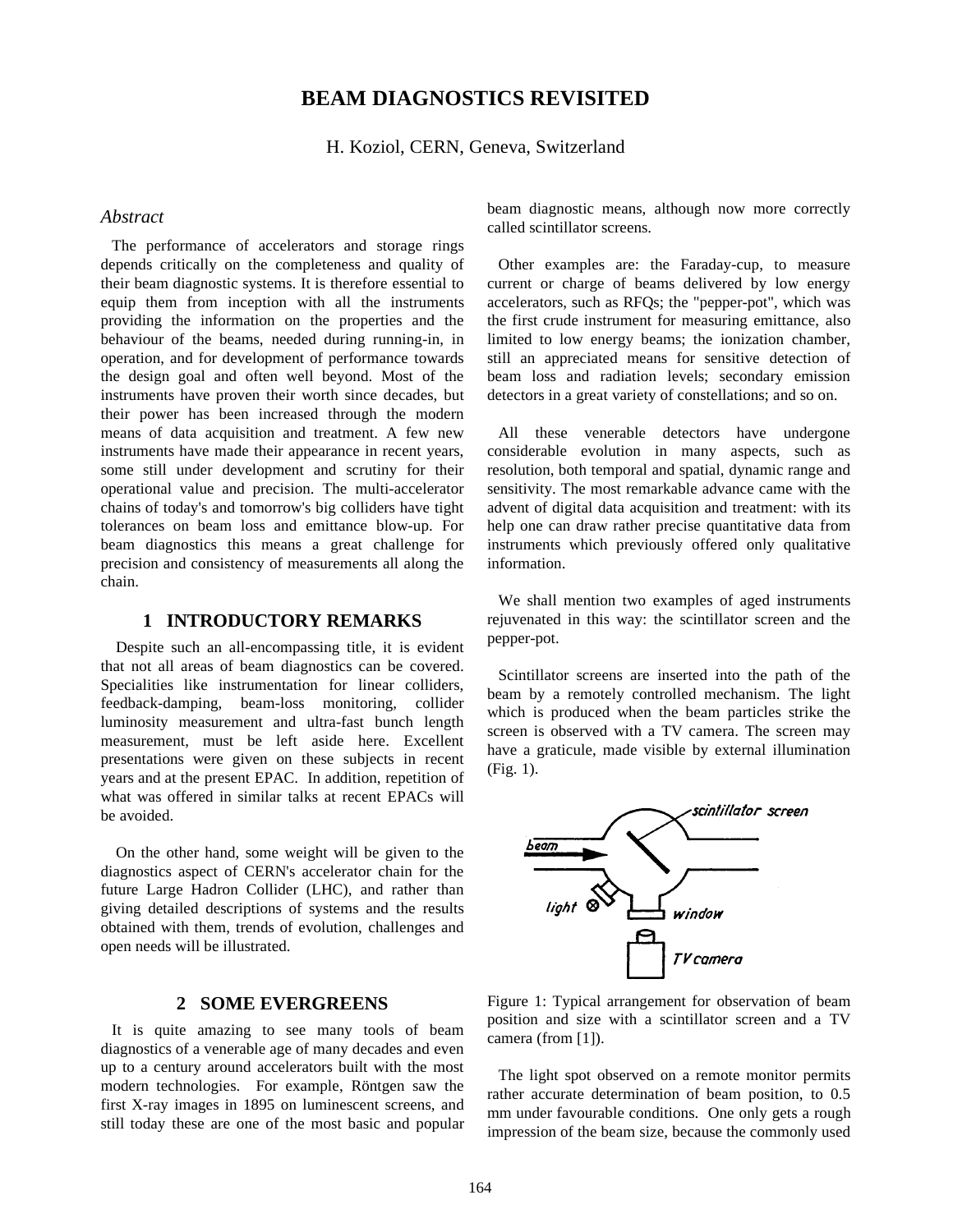systems are driven into saturation, such that on a dark background one only sees a rather uniform white spot, the size of which depends on beam intensity and various equipment settings.

A modern version [2] will use a CCD-camera for good linearity, digital data acquisition (a "frame grabber") and treatment such that a 2-dimensional density distribution can be derived (Fig.2).



Figure 2: 2-dimensional beam density distribution derived from the light-spot on a scintillator screen (from [3]).

The pepper-pot, as its name suggests, is a metal plate with small holes in it. The plate is thick enough to stop the low-energy beam that one is measuring. The particles that pass through the holes are left to diverge over a drift-space, so that when they strike a scintillator screen they form elongated images (Fig.3). The position of the holes determines the coordinates of the particles and the elongations are a measure for the divergence at those coordinates, so that with the help of a ruler and a slide-rule one quickly obtained a good estimate of the beam's emittance.



Figure 3: The particles passing through the holes of a pepper-pot and a drift space form elongated images on a scintillator screen (from [4]).

Modern digital techniques have brought about a comeback of this old-fashioned device and turned it into a convenient real-time and fairly accurate instrument. It is used, e.g., at the Heavy Ion Linac of the CERN PS Complex, for  $Pb^{27+}$  ions at 4.2 MeV/u [5]; at the LASER

Ion Source, being developed for the same linac [6]; and a further system will soon become available at GSI, Darmstadt, for 1.4 MeV/u Uranium ions [7].

# **3 SOME NOVELTIES**

A full and fair account of "novelties" is impossible to give. The criterion for what constitutes a novelty is rather fuzzy, as the basic idea may have been around for many years, until someone, perhaps driven by a particular need, picked it up and brought it to fruition. Rather than attempt to give a complete list, a quite subjective selection of devices and methods shall serve as illustration that beam diagnostics is an innovative and prospering branch of accelerator physics.

Over the last few years a most useful tool for RFQs and linacs was brought to operational perfection, the principle of which was proposed and a first-generation version built some two decades ago [8]: the Bunch-Length Detector (BLD), and several variants of it [9]. The secondary electrons emitted from a thin wire, placed in the beam, are accelerated towards a transverse deflector driven by the linac RF. The density distribution of the secondary electrons in the detector plane is then an image of the longitudinal density distribution of the beam particles in a linac bunch (Fig.4). By scanning the wire through the beam, the complete 3-dimensional bunch density distribution can be determined. This is a great step forward in understanding the effects of the linac's parameters and bringing the linac to high performance.



Figure 4: Basic layout of a Bunch Length Detector (BLD, according to [9]).

Optical Transition Radiation (OTR) increasingly replaces scintillation as a means of observing beam position and size in transfer lines [10]. OTR screens can be made very much thinner than scintillator screens, so that the effects on the beam, energy-loss and multiple Coulomb scattering causing emittance blow-up, are much weaker. Moreover, they do not suffer from two limitations of scintillator screens, namely saturation and propagation of light within the screen.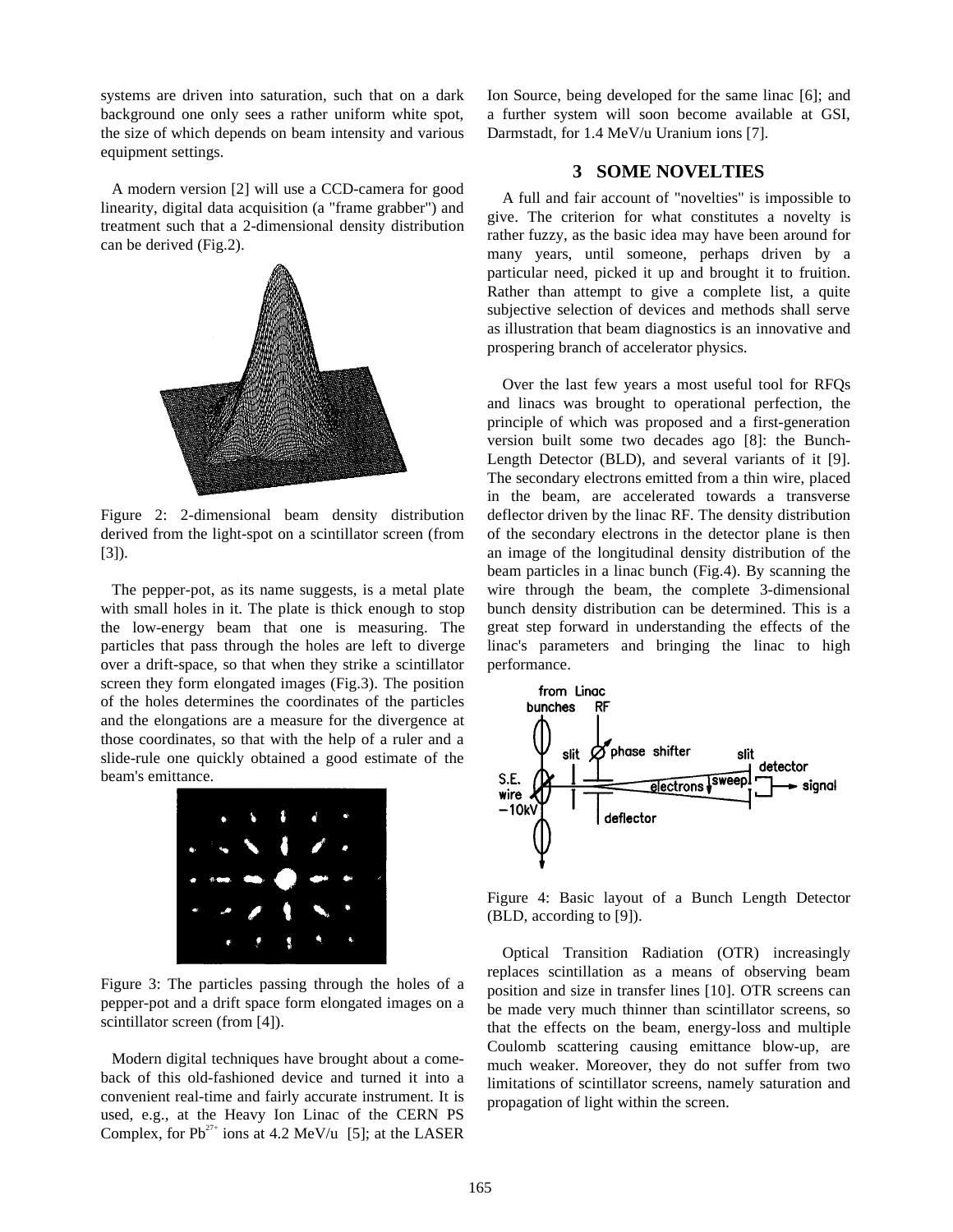One of the nearly-non-destructive means to measure profiles of circulating beams is the fast wire-scanner, brought to a high degree of perfection in recent years. The increase of speed to 20 m/s, made possible through real-time controlled optimized movement, minimizes the blow-up caused to the beam, together with the use of thin strands of carbon fibres (instead of W-, Ti- or Bewires), which also greatly improved the lifetime. The fast wire-scanners in the CERN 26 GeV PS [11,12] cause hardly any blow-up in a single sweep at the injection energy of 1 GeV, and have been demonstrated to perform well in the preceding Booster down to its injection energy of 50 MeV, although causing significant blow-up at such a low energy.

Another detector that has a long history before it came to practical fruition recently, is the Cryogenic Current Comparator [13]. Essentially a variant of the dc beam current transformer, using a superconducting transducer and a SQUID, it pushes the sensitivity up by 3 orders of magnitude. Despite a considerably greater technological complication, a typical resolution of 1 nA makes it the ideal tool for measuring the low intensities of slow extracted beams from ion accelerators, including those for medical application.

A particularly powerful means available to accelerator physics is the "Schottky scan", the paragon of noninvasive diagnostics. It is based on the granularity in the density distribution of circulating beams, which produces beam-induced noise in specially built, highly sensitive, pick-ups. This "Schottky noise" consists of the harmonics of the revolution frequency,  $nf_{av}$ , and, when the pick-up is position-sensitive, the "betatron sidebands",  $(m\pm Q)f_{rev}$ . Signal analysis with scanning frequency analyzers has led to the term "Schottky scan". First applied to a particle beam in 1972 at the CERN ISR [14], diagnosis based on Schottky signals has undergone a spectacular evolution, profitting from technological advances in low-noise amplifiers, special pick-up structures and digital signal processing (FFT). It has become one of the most refined means of measuring beam and machine properties, as varied as beam intensity, frequency and momentum spread, Q-values and chromaticity, rms betatron amplitude and emittance. For the measurement of intensity, they are first calibrated against a beam current transformer and can then extend the measurement to very low intensities. The record resolution was achieved at the Initial Cooling Experiment (ICE) at CERN, where a beam was measured to consist of 80  $\pm$  13 antiprotons. Schottky scans take time and are therefore mostly used at storage rings. Since one observes incoherent signals, scans are mostly made on coasting beams, but with the necessary precautions, bunched beams can be observed too [15].

One can often not distinguish between a novel detector and a novel method of using existing detectors.

As an example, let us look at the verification of betatron matching upon injection into a circular accelerator. Incorrect matching will lead to coherent quadrupole oscillations, i.e. a beating of the beam width, until decoherence turns them into an emittance increase. One of the devices capable of detecting beam-widthbeating is the quadrupole pick-up, which can sense variations of the ellipticity of beam cross section. However, information on ellipticity is easily swamped by the common-mode signal when the beam is not perfectly centred in the pick-up. It took the development of a new way of treating the signals from the four electrodes to permit practical use [16], but very good centring of the beam is still a prerequisite.

A further method for observation of the coherent variation of beam size was proposed [17]. At high energies, one can insert a screen (scintillator or OTR), in the path of the beam and, with digital image acquisition and treatment, derive beam width turn-by-turn. A gradual increase in width, due to multiple Coulomb scattering, will be superimposed (Fig.5). Similarly, a secondary emission grid can be used [18].



Figure 5: Schematic presentation of beam size evolution over 20 turns, as seen by a screen (OTR or scintillator) or a SEM-grid (from [17]).

The development of position pick-ups to unprecedented resolution has brought a new impetus to the time-honoured method of variation of quadrupole currents. In fact, the precision alignment of CERN's LEP and of other machines is obtained using "*k*-modulation" [19]. This, together with modern means of controls and on-line optics calculation, has also returned respectability to its application in transfer lines, where it allows economically, and without doubts about relative alignment, the determination of whether a beam passes through the centre of a quadrupole or how far off it is. In other words, every quadrupole can serve as a position detector.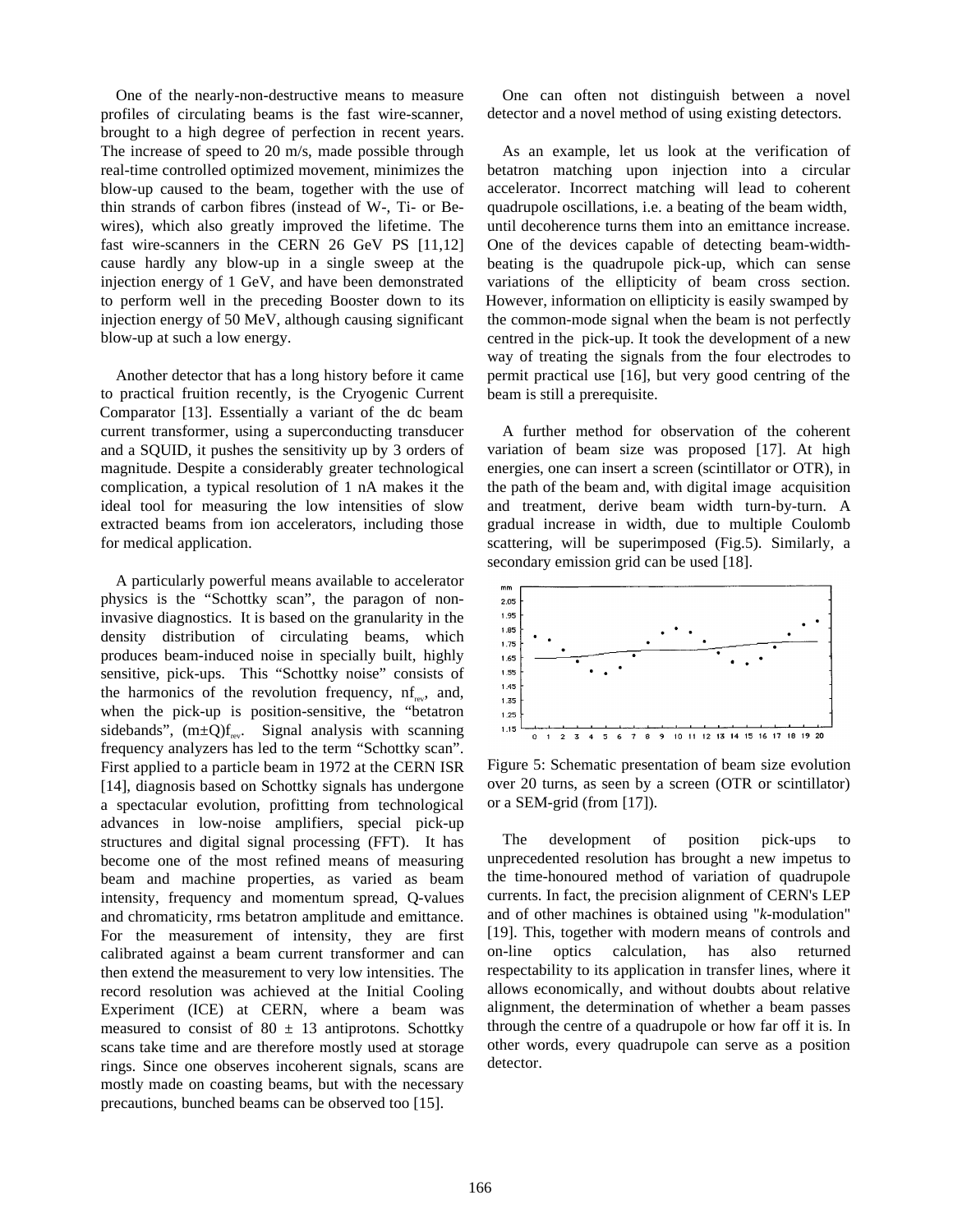# **4 SOME CHALLENGES**

Apart from the instrumentation for linear colliders, the greatest challenge is precise and coherent measurement of beam parameters throughout the long chains of accelerators in today's and tomorrow's big circular hadron colliders, in which no synchrotron radiation damping covers up the imperfections of beam-handling at all stages. Foremost amongst these parameters is transverse emittance. Witness to the importance of this subject is the fact that an ICFA Workshop was recently dedicated to it [20].

There are several reasons for this being a challenge. Emittance is measured at the various stages with instruments of quite different nature. Let us take as an example the injector chain of the future LHC. At the RFQ and the 50 MeV linac one uses instruments basically resembling the pepper-pot, and another one is derived from the above-mentioned BLD. Secondary Emission Monitors (SEM-grids) measure the profiles on the way to and into the 1 GeV Booster. When the beam circulates there, it is measured with a fast wire-scanner, which measures projected density distribution, and, in a destructive way, with the BEAMSCOPE [21], which really measures amplitude distribution. On the way to the 26 GeV PS, there are again SEM-grids, and on the beam circulating in it again a fast wire-scanner and partially destructive measurement targets, indicating amplitude distribution. SEM-grids provide quality checks after ejection from the PS and upon injection into the SPS. At that machine, it is foreseen to add OTR screens with quantitive evaluation for profile measurements at injection and at ejection towards the LHC, where again a panoply of different instruments will measure profiles.

Measuring profiles is one thing, obtaining emittance is another. In a circular machine one must know accurately the value of the beta-function. In transfer lines, where emittance is calculated from several profiles, one must know equally accurately the transfer matrices between the usual 3 SEM-grids or screens. And all of this is only valid when there is no coupling.

The density profiles obtained from such basically different instruments, and the emittances derived from them, must be treated mathematically such that a valid comparison can be made. This is no mean task when one aims at an absolute precision of typically 5% in emittance, i.e. 2.5 % in beam "size". The definition of size is a further difficulty in obtaining coherence of data. A beam never has a Gaussian distribution and the way this fact is dealt with mathematically is often a matter of ideology. Suffice it to say that definition and treatment

should be representative for the bulk of the beam when the final concern is collider luminosity [21, 22, 23].

One challenge that stands out is the development of a detector which, in machines like PS, SPS and LHC, measures the profile of the beam during acceleration in a non-destructive and continuous way, with a precision of the order of 0.1 mm in the PS, demanded for beams destined for the LHC.

Synchrotron light and Compton scattering, so successfully used on electrons and positrons, are not accessible. The one instrument that comes close is the residual gas monitor, in which electrons and/or ions, created in the residual gas through the ionizing action of the beam, are extracted with electric fields and used for imaging the beam density profile. However, to obtain a sufficient spatial resolution, one would need to use very high electric fields and a strong focussing magnetic field in the same direction. These perturb the beam and must be compensated, so that it becomes an altogether very voluminous and clumsy apparatus.

Two lines may be pursued. The one is using the light emitted from the residual gas produced by the excitation of its atoms through the beam particles. Attempts at using this method have been made in the past [24, 25], and showed a number of perturbing effects. Still, a new look at it seems worth the effort. The other follows the principle of a fast wire-scanner, but instead of a carbon fibre it uses a thin ion-beam, swept transversely across the circulating beam, to look downstream at the secondary particles created by nuclear interaction between beam particles and ions. Preliminary tests are under preparation [26].

## **5 CONCLUDING SERMON**

When setting about conceiving diagnostic systems for an accelerator, one should first thoroughly acquaint oneself with the machine and all possible modes of operation and with the properties and behaviour of the beams under various conditions. That is, not only the nominal beam, but also as it may be at an early stage of running-in and under abnormal conditions, when one particularly depends on diagnostics. One will aim for easily perceived information for routine operation, and will provide for the special needs of accelerator physics experiments.

When making the detailed design of an accelerator, diagnostics is to be included at an early stage: for the trivial reason that space must be foreseen for the detectors, but also because the capabilities of the diagnostic systems, and the information they deliver, can